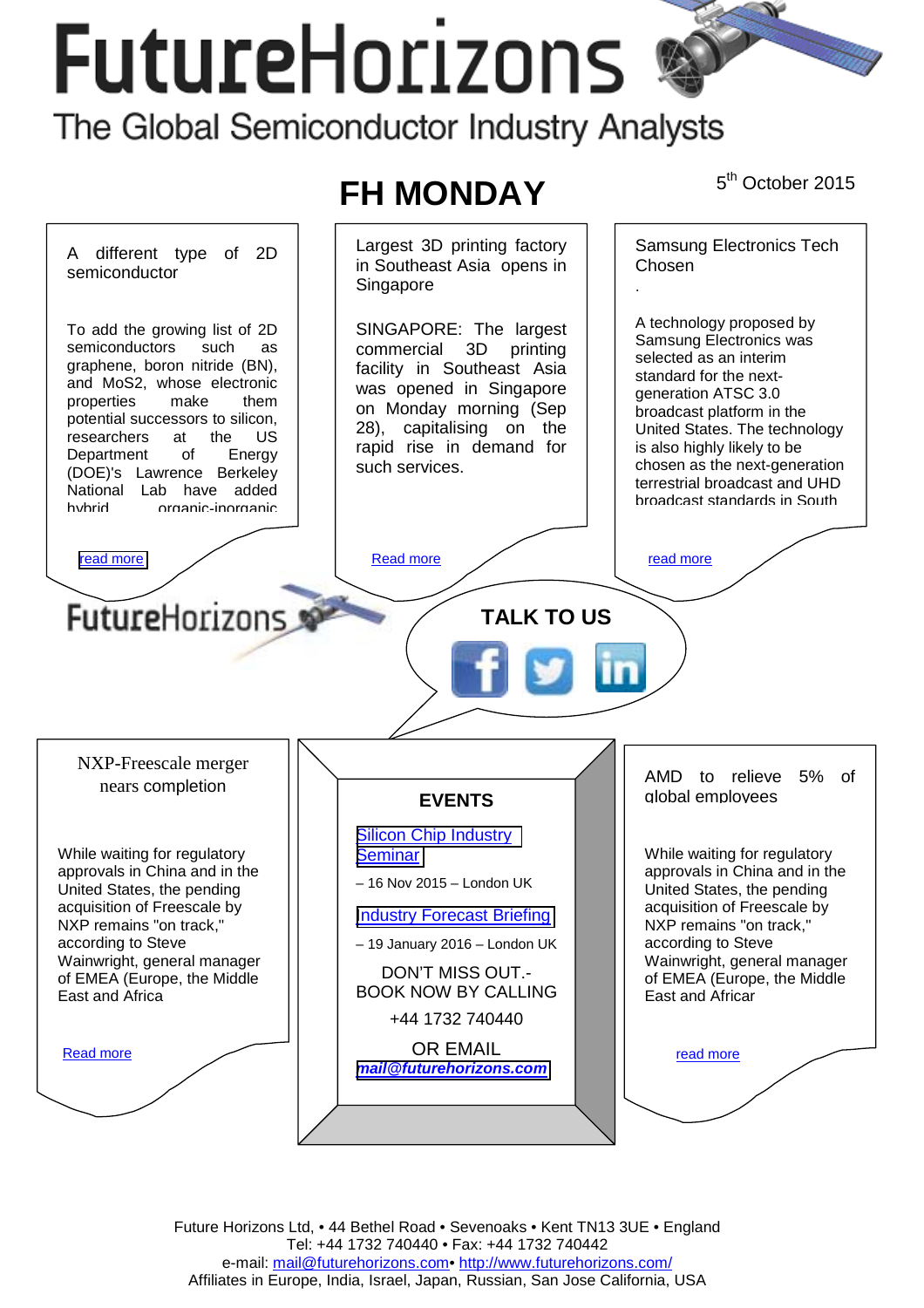# <span id="page-1-0"></span>**A different type of 2D semiconductor**

To add the growing list of 2D semiconductors such as graphene, boron nitride (BN), and MoS2, whose electronic properties make them potential successors to silicon, researchers at the US Department of Energy (DOE)'s Lawrence Berkeley National Lab have added hybrid organic-inorganic perovskites.

However, unlike the other contenders, which are covalent semiconductors, these 2D hybrid perovskites are ionic materials, which gives them special properties of their own.

The team at Berkeley Lab has successfully grown atomically thin 2D sheets of organic-inorganic hybrid perovskites from solution. The ultrathin sheets are of high quality, large in area, and square-shaped. They also exhibited efficient photoluminescence, colour-tunability, and a apparently a unique structural relaxation not found in covalent semiconductor sheets.

"We believe this is the first example of 2D atomically thin nanostructures made from ionic materials," says Peidong Yang, a chemist with Berkeley Lab's Materials Sciences Division who first came up with the idea for this research 20 years ago.

# **Largest 3D printing factory in Southeast Asia opens in Singapore**

SINGAPORE: The largest commercial 3D printing facility in Southeast Asia was opened in Singapore on Monday morning (Sep 28), capitalising on the rapid rise in demand for such services.

Launched by Ultra Clean Asia Pacific (UCT), which develops and supplies systems for the semiconductor industry, the UCT Additive Manufacturing Center will target business sectors such as aerospace, dental and medical, among others. It will offer services for consumers as well.

# **Samsung Electronics Tech Chosen as Next-gen US Broadcast Standards**

A technology proposed by Samsung Electronics was selected as an interim standard for the next-generation ATSC 3.0 broadcast platform in the United States. The technology is also highly likely to be chosen as the next-generation terrestrial broadcast and UHD broadcast standards in South Korea. More Like This Standards Domination: Samsung UHD Broadcasting Tech Adopted as Standard in North America ATSC 3.0: LG Electronics Succeeds in US Field Test of Next-gen Broadcasting Standard Market Leader: Samsung Teams Up with US Broadcasters to Lead UHD TV Standards MPEG Media Transport: Video Transmission Tech Led by Samsung Adopted as Standard in N. America, Japan Virtual Desktop Access: Korea's DaaS Technology Approved as International Standard for Cloud Computing Samsung Electronics announced on Sept. 29 that its technology was approved as the interim standard for the new ATSC 3.0 terrestrial broadcast platform after the U.S. Advanced Television Systems Committee (ATSC) conducted electronic voting for all member companies earlier this month. The technology is the ATSC 3.0 physical layer standard and includes Low Density Parity Check (LDPC) and Non-Uniform Constellation (NUC) features. LDPC is a technology that effectively restores data loss that occurs when transmitting images. By reducing the information that is needed for restoration, it efficiently transmits UHD images. NUC is a method that modulates the frequency according to the reception environment of high definition images. It is a necessary technology to improve the efficiency of image transmissions for the next-generation UHD TV broadcasting. –

### **NXP-Freescale merger nears completion**

While waiting for regulatory approvals in China and in the United States, the pending acquisition of Freescale by NXP remains "on track," according to Steve Wainwright, general manager of EMEA (Europe, the Middle East and Africa), vice president, sales and marketing at Freescale Semiconductor.

Speaking with EE Times at Freescale's event "Designing with Freescale," Wainwright was upbeat about the opportunity for the merged entity. NXP will become the world's fourth largest non-memory semiconductor company, after Intel, Texas Instruments and Broadcom; and will become the world's biggest automotive semiconductor supplier.

Last month, the European Commission approved NXP's acquisition of Freescale, subject to the divestment of NXP's radio frequency power business.

### **AMD to relieve 5% of global employees**

AMD recently adopted a restructuring plan to help improve its poor fiscal results. This calls for the delivery of pink slips to 5 per cent of the company's global workforce.